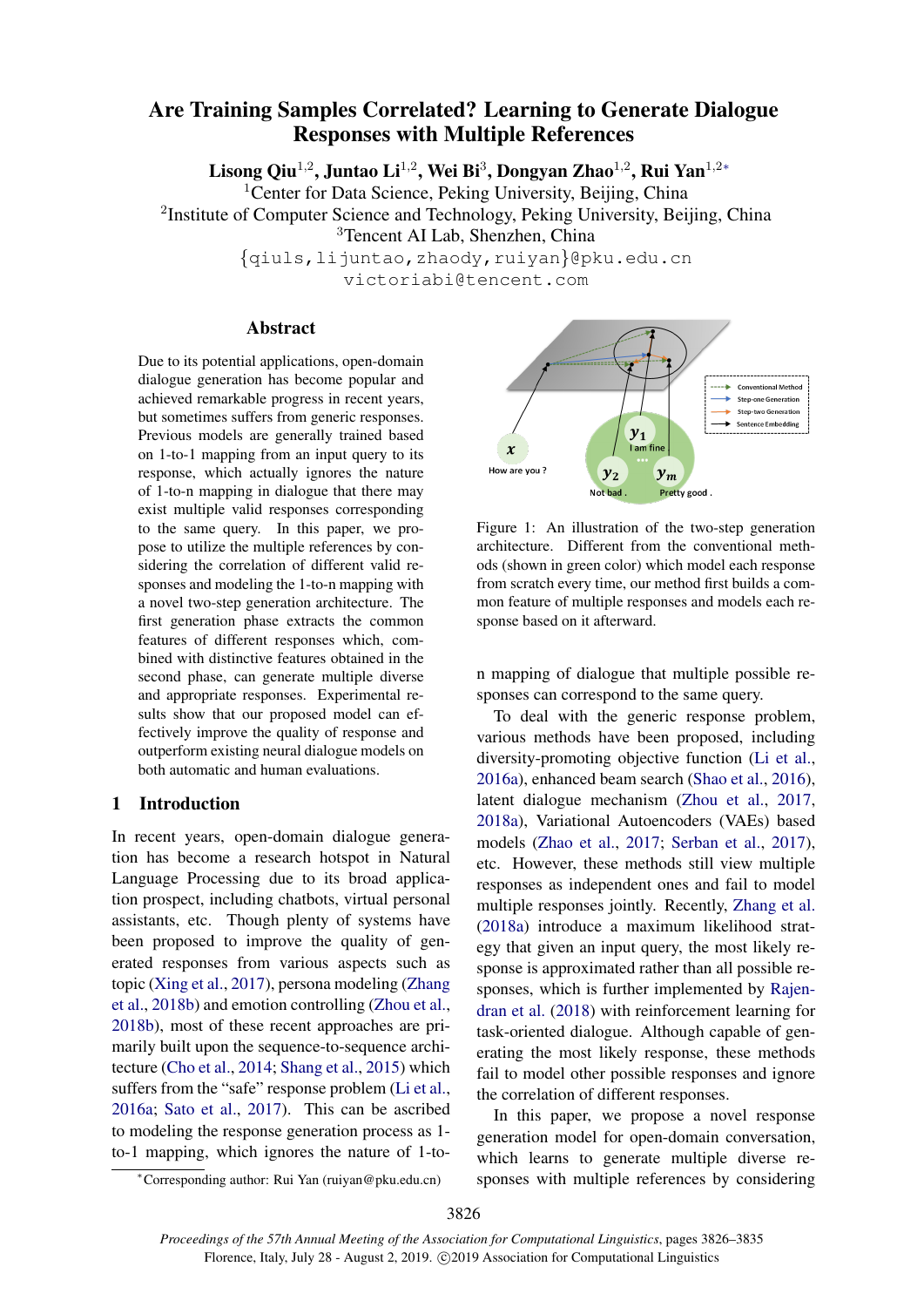the correlation of different responses. Our motivation lies in two aspects: 1) multiple responses for a query are likely correlated, which can facilitate building the dialogue system. 2) it is easier to model each response based on other responses than from scratch every time. As shown in Figure [1,](#page-0-0) given an input query, different responses may share some common features e.g. positive attitudes or something else, but vary in discourses or expressions which we refer to as distinct features. Accordingly, the system can benefit from modeling these features respectively rather than learning each query-response mapping from scratch.

Inspired by this idea, we propose a two-step dialogue generation architecture as follows. We jointly view the multiple possible responses to the same query as a response bag. In the first generation phase, the common feature of different valid responses is extracted, serving as a base from which each specific response in the bag is further approximated. The system then, in the second generation phase, learns to model the distinctive feature of each individual response which, combined with the common feature, can generate multiple diverse responses simultaneously.

Experimental results show that our method can outperform existing competitive neural models under both automatic and human evaluation metrics, which demonstrates the effectiveness of the overall approach. We also provide ablation analyses to validate each component of our model. To summarize, our contributions are threefold:

- We propose to model multiple responses to a query jointly by considering the correlations of responses with multi-reference learning.
- We consider the common and distinctive features of the response bag and propose a novel two-step dialogue generation architecture.
- Experiments show that the proposed method can generate multiple diverse responses and outperform existing competitive models on both automatic and human evaluations.

### 2 Related Work

Along with the flourishing development of neural networks, the sequence-to-sequence framework has been widely used for conversation response generation [\(Shang et al.,](#page-9-3) [2015;](#page-9-3) [Sordoni et al.,](#page-9-12)

[2015\)](#page-9-12) where the mapping from a query  $x$  to a reply  $y$  is learned with the negative log likelihood. However, these models suffer from the "safe" response problem. To address this problem, various methods have been proposed. [Li et al.](#page-8-1) [\(2016a\)](#page-8-1) propose a diversity-promoting objective function to encourage diverse responses during decoding. [Zhou et al.](#page-9-6) [\(2017,](#page-9-6) [2018a\)](#page-9-7) introduce a responding mechanism between the encoder and decoder to generate various responses. [Xing et al.](#page-9-0) [\(2017\)](#page-9-0) incorporate topic information to generate informative responses. However, these models suffer from the deterministic structure when generating multiple diverse responses. Besides, during the training of these models, response utterances are only used in the loss function and ignored when forward computing, which can confuse the model for pursuing multiple objectives simultaneously.

A few works explore to change the deterministic structure of sequence-to-sequence models by introducing stochastic latent variables. VAE is one of the most popular methods [\(Bowman et al.,](#page-8-2) [2016;](#page-8-2) [Zhao et al.,](#page-9-8) [2017;](#page-9-8) [Serban et al.,](#page-9-9) [2017;](#page-9-9) [Cao](#page-8-3) [and Clark,](#page-8-3) [2017\)](#page-8-3), where the discourse-level diversity is modeled by a Gaussian distribution. However, it is observed that in the CVAE with a fixed Gaussian prior, the learned conditional posteriors tend to collapse to a single mode, resulting in a relatively simple scope [\(Wang et al.,](#page-9-13) [2017\)](#page-9-13). To tackle this, WAE [\(Gu et al.,](#page-8-4) [2018\)](#page-8-4) which adopts a Gaussian mixture prior network with Wasserstein distance and VAD [\(Du et al.,](#page-8-5) [2018\)](#page-8-5) which sequentially introduces a series of latent variables to condition each word in the response sequence are proposed. Although these models overcome the deterministic structure of sequence-to-sequence model, they still ignore the correlation of multiple valid responses and each case is trained separately.

To consider the multiple responses jointly, the maximum likelihood strategy is explored. [Zhang](#page-9-10) [et al.](#page-9-10) [\(2018a\)](#page-9-10) propose the maximum generated likelihood criteria which model a query with its multiple responses as a bag of instances and proposes to optimize the model towards the most likely answer rather than all possible responses. Similarly, [Rajendran et al.](#page-9-11) [\(2018\)](#page-9-11) propose to reward the dialogue system if any valid answer is produced in the reinforcement learning phase. Though considering multiple responses jointly, the maximum likelihood strategy fails to utilize all the references during training with some cases ig-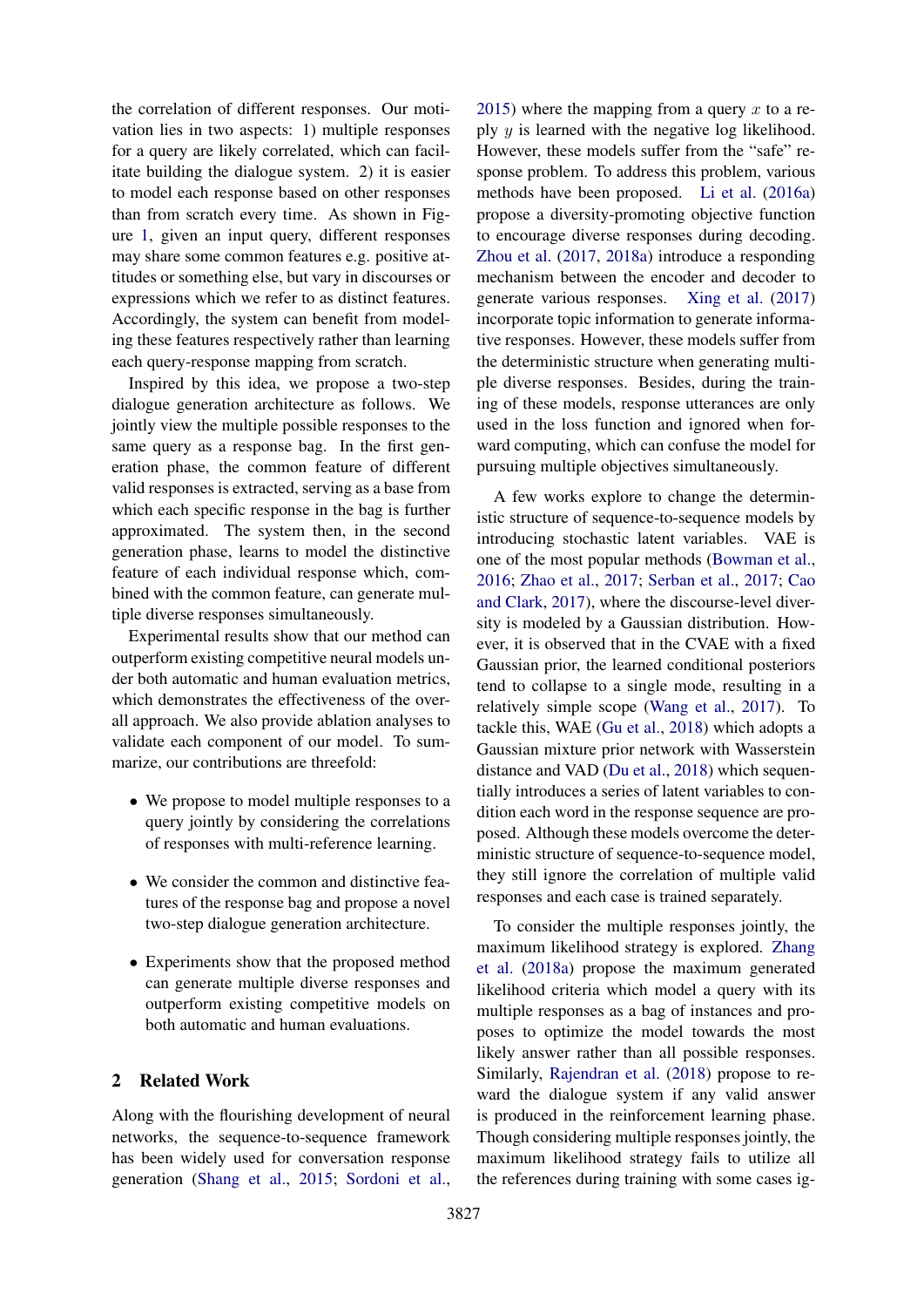<span id="page-2-0"></span>

Figure 2: The overall architecture of our proposed dialogue system where the two generation steps and testing process are illustrated. Given an input query x, the model aims to approximate the multiple responses in a bag {y} simultaneously with the continuous common and distinctive features, i.e., the latent variables c and z obtained from the two generation phases respectively.

nored. In our approach, we consider multiple responses jointly and model each specific response separately by a two-step generation architecture.

### 3 Approach

In this paper, we propose a novel response generation model for short-text conversation, which models multiple valid responses for a given query jointly. We posit that a dialogue system can benefit from multi-reference learning by considering the correlation of multiple responses. Figure [2](#page-2-0) demonstrates the whole architecture of our model. We now describe the details as follows.

### 3.1 Problem Formulation and Model **Overview**

Training samples  $\{(\mathbf{x}, {\{\mathbf{y}\}})_i\}_{i=1}^{i=N}$  consist of each query x and the set of its valid responses  $\{y\}$ , where  $N$  denotes the number of training samples. For a dialogue generation model, it aims to map from the input query  $x$  to the output response  $y \in \{y\}$ . To achieve this, different from conventional methods which view the multiple responses as independent ones, we propose to consider the correlation of multiple responses with a novel twostep generation architecture, where the response bag  $\{y\}$  and each response  $y \in \{y\}$  are modeled by two separate features which are obtained in each generation phase respectively. Specifically, we assume a variable  $\mathbf{c} \in \mathbb{R}^n$  representing the common feature of different responses and an unobserved latent variable  $z \in Z$  corresponding to the distinct feature for each y in the bag. The com-

mon feature c is generated in the first stage given x and the distinctive feature z is sampled from the latent space  $Z$  in the second stage given the query x and common feature c. The final responses are then generated conditioned on both the common feature c and distinct feature z simultaneously.

#### 3.2 Common Feature of the Response Bag

In the first generation step, we aim to map from the input query x to the common feature c of the response bag  $\{y\}$ . Inspired by multi-instance learning [\(Zhou,](#page-9-14) [2004\)](#page-9-14), we start from the simple intuition that it is much easier for the model to fit multiple instances from their mid-point than a random start-point, as illustrated in Figure [1.](#page-0-0)

To obtain this, we model the common feature of the response bag as the mid-point of embeddings of multiple responses. In practice, we first encode the input x with a bidirectional gated recurrent units (GRU) [\(Cho et al.,](#page-8-0) [2014\)](#page-8-0) to obtain an input representation  $h_x$ . Then, the common feature c is computed by a mapping network which is implemented by a feed-forward neural network whose trainable parameter is denoted as  $\theta$ . The feature c is then fed into the response decoder to obtain the intermediate response  $y_c$  which is considered to approximate all valid responses. Mathematically, the objective function is defined as:

$$
\mathcal{L}_{avg} = \frac{1}{|\{\mathbf{y}\}|} \sum_{\mathbf{y} \in \{\mathbf{y}\}} \log p_{\psi}(\mathbf{y}|\mathbf{c}) \tag{1}
$$

where  $|\{y\}|$  is the cardinality of the response bag  ${y}$  and  $p_{\psi}$  represents the response decoder.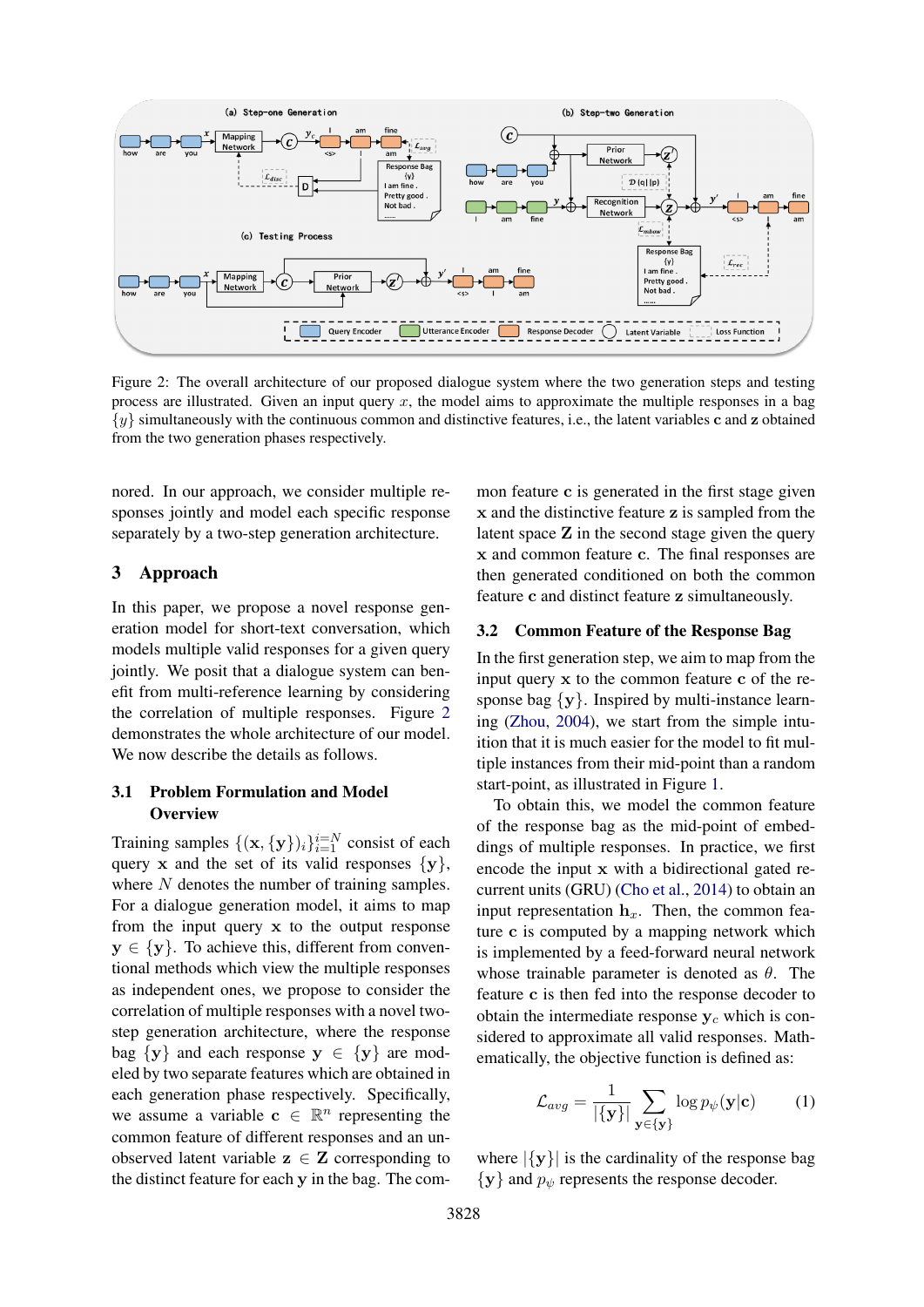<span id="page-3-0"></span>

Figure 3: The sentence embedding function of the discriminator in the first generation phase.

Besides, to measure how well the intermediate response  $y_c$  approximates the mid-point response, we set up an individual discriminator and derive the mapping function to produce better results. As to the discriminator, we first project each utterance to an embedding space with fixed dimensionality via convolutional neural networks (CNNs) with different kernels as the process shown in Figure [3.](#page-3-0) Then, the cosine similarity of the query and response embeddings is computed, denoted as  $D_{\theta}(\mathbf{x}, \mathbf{y})$ , where  $\theta'$  represents trainable parameter in the discriminator. For the response bag  $\{y\}$ , the average response embedding is used to compute the matching score. The objective of intermediate response  $y_c$  is then to minimize the difference between  $D_{\theta}(\mathbf{x}, \mathbf{y}_c)$  and  $D_{\theta}(\mathbf{x}, {\{\mathbf{y}\}})$ :

$$
\mathcal{L}_{disc} = \mathbb{E}_{\mathbf{x}, \{\mathbf{y}\}, \mathbf{y}_c} [D_{\theta'}(\mathbf{x}, \mathbf{y}_c) - D_{\theta'}(\mathbf{x}, \{\mathbf{y}\})]
$$
(2)

where  $y_c$  denotes the utterance produced by the decoder conditioned on the variable c.

To overcome the discrete and non-differentiable problem, which breaks down gradient propagation from the discriminator, we adopt a "soft" continuous approximation [\(Hu et al.,](#page-8-6) [2017\)](#page-8-6):

$$
\hat{\mathbf{y}}_{c_t} \sim \text{softmax}(\mathbf{o_t}/\tau) \tag{3}
$$

where  $o_t$  is the logit vector as the inputs to the softmax function at time-step  $t$  and the temperature  $\tau$  is set to  $\tau \to 0$  as training proceeds for increasingly peaked distributions. The whole loss for the step-one generation is then

$$
\mathcal{L}_{first} = \mathcal{L}_{avg} + \mathcal{L}_{disc} \tag{4}
$$

which is optimized by a minimax game with adversarial training [\(Goodfellow et al.,](#page-8-7) [2014\)](#page-8-7).

#### 3.3 Response Specific Generation

The second generation phase aims to model each specific response in a response bag respectively. In practice, we adopt the CVAE [\(Sohn et al.,](#page-9-15) [2015;](#page-9-15) [Yan et al.,](#page-9-16) [2015\)](#page-9-16) architecture, while two prominent modifications remain. Firstly, rather than modeling each response with the latent variable z from scratch, our model approximates each response based on the bag representation c with only the distinctive feature of each specific response remaining to be captured. Secondly, the prior common feature c can provide extra information for the sampling network which is supposed to decrease the latent searching space.

Specifically, similar to the CVAE architecture, the overall objective for our model in the second generation phase is as below:

$$
\mathcal{L}_{cvae} = \mathbb{E}_{q_{\phi}(\mathbf{z}|\mathbf{x}, \mathbf{y}, \mathbf{c})p_{\theta}(\mathbf{c}|\mathbf{x})}[\log p_{\psi}(\mathbf{y}|\mathbf{c}, \mathbf{z})] - \mathcal{D}[q_{\phi}(\mathbf{z}|\mathbf{x}, \mathbf{y}, \mathbf{c})||p_{\varphi}(\mathbf{z}|\mathbf{x}, \mathbf{c})]
$$
(5)

where  $q_{\phi}$  represents the recognition network and  $p_{\varphi}$  is the prior network with  $\phi$  and  $\varphi$  as the trainable parameters;  $\mathcal{D}(\cdot||\cdot)$  is the regularization term which measures the distance between the two distributions. In practice, the recognition networks are implemented with a feed-forward network that

$$
\begin{bmatrix} \mu \\ \log(\sigma^2) \end{bmatrix} = \mathbf{W}_q \begin{bmatrix} \mathbf{h}_x \\ \mathbf{h}_y \\ \mathbf{c} \end{bmatrix} + \mathbf{b}_q \quad (6)
$$

where  $h_x$  and  $h_y$  are the utterance representations of query and response got by GRU respectively, and the latent variable  $\mathbf{z} \sim \mathcal{N}(\mu, \sigma^2 \mathbf{I})$ . For the prior networks, we consider two kinds of implements. One is the vanilla CVAE model [\(Zhao](#page-9-8) [et al.,](#page-9-8) [2017\)](#page-9-8) where the prior  $p_{\varphi}(\mathbf{z}|\mathbf{x}, \mathbf{c})$  is modeled by a another feed-forward network conditioned on the representations  $h_x$  and c as follows,

$$
\begin{bmatrix} \mu' \\ \log(\sigma'^2) \end{bmatrix} = \mathbf{W}_p \begin{bmatrix} \mathbf{h}_x \\ \mathbf{c} \end{bmatrix} + \mathbf{b}_p \qquad (7)
$$

and the distance  $\mathcal{D}(\cdot||\cdot)$  here is measured by the KL divergence. For the other, we adopt the WAE model [\(Gu et al.,](#page-8-4) [2018\)](#page-8-4) in which the prior  $p_{\varphi}(\mathbf{z}|\mathbf{x}, \mathbf{c})$  is modeled by a mixture of Gaussian distributions  $\text{GMM}(\pi_k, \mu'_k, \sigma'_k)$  $^{2}I)_{k=1}^{K}$ , where K is the number of Gaussian distributions and  $\pi_k$  is the mixture coefficient of the  $k$ -th component of the GMM module as computed:

$$
\pi_k = \frac{\exp(e_k)}{\sum_{i=1}^K \exp(e_i)}\tag{8}
$$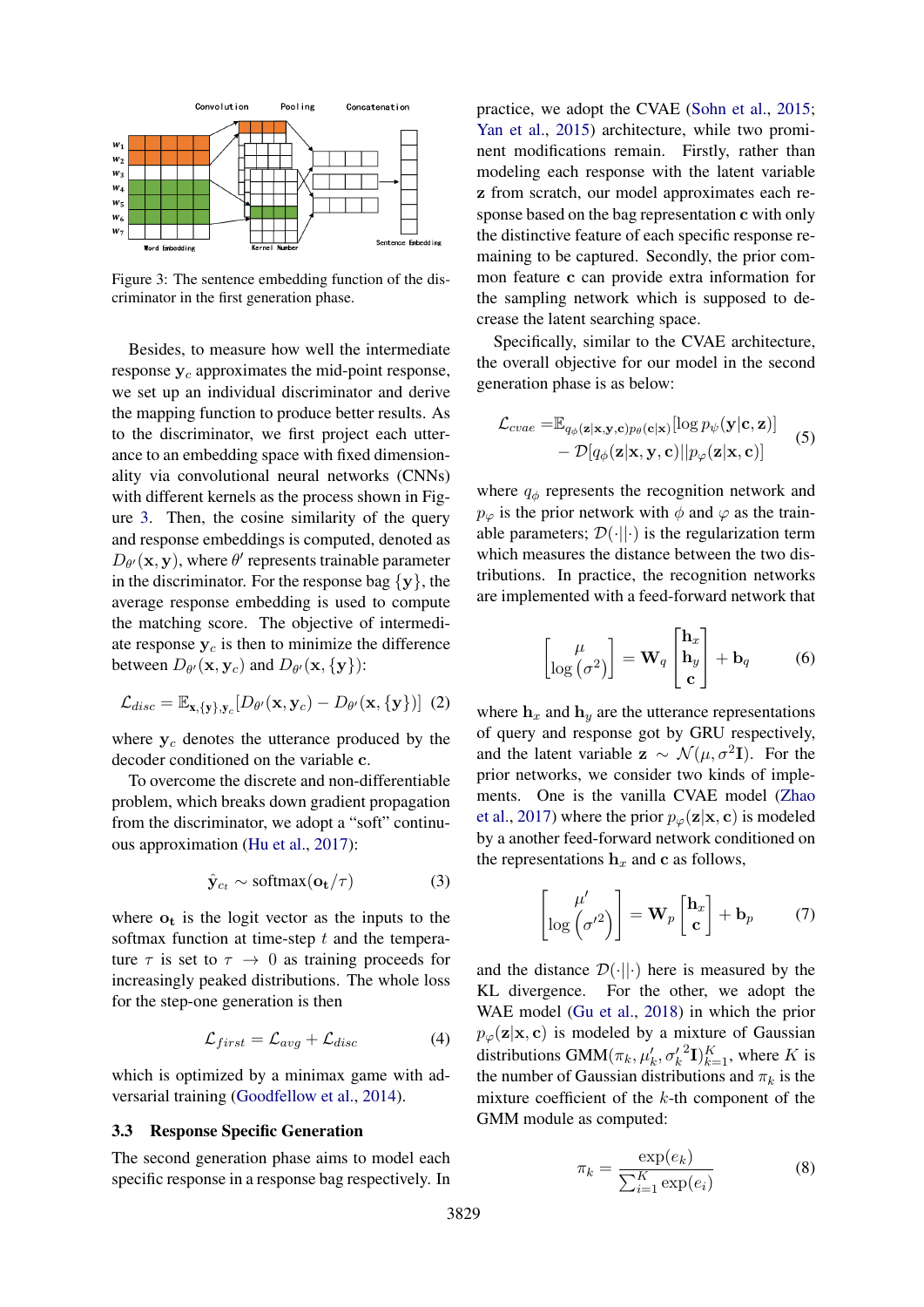and

$$
\begin{bmatrix} e_k \\ \mu'_{k} \\ \log \sigma'_{k} \end{bmatrix} = \mathbf{W}_{p,k} \begin{bmatrix} \mathbf{h}_x \\ \mathbf{c} \end{bmatrix} + \mathbf{b}_{p,k} \qquad (9)
$$

To sample an instance, Gumble-Softmax reparametrization trick (Kusner and Hernández-[Lobato,](#page-8-8) [2016\)](#page-8-8) is utilized to normalize the coefficients. The distance here is measured by the Wasserstein distance which is implemented with an adversarial discriminator [\(Zhao et al.,](#page-9-17) [2018\)](#page-9-17).

Recap that in the second generation phase the latent variable z is considered to only capture the distinctive feature of each specific response. Hence to distinguish the latent variable z for each separate response, we further introduce a multireference bag-of-word loss (MBOW) which requires the network to predict the current response y against the response bag:

$$
\mathcal{L}_{mbow} = \mathbb{E}_{q_{\phi}(\mathbf{z}|\mathbf{x}, \mathbf{y}, \mathbf{c})}[\log p(\mathbf{y}_{bow}|\mathbf{x}, \mathbf{z}) + \lambda \log(1 - p(\{\bar{\mathbf{y}}\}_{bow}|\mathbf{x}, \mathbf{z}))]
$$
(10)

where the probability is computed by a feedforward network f as the vanilla bag-of-word loss [\(Zhao et al.,](#page-9-8) [2017\)](#page-9-8) does;  $\{\bar{y}\}\$ is the complementary response bag of y and its probability is computed as the average probability of responses in the bag; and  $\lambda$  is a scaling factor accounting for the difference in magnitude. As it shows, the MBOW loss penalizes the recognition networks if other complementary responses can be predicted from the distinctive variable z. Besides, since the probability of the complementary term may approach zero which makes it difficult to optimize, we actually adopt its lower bound in practice:

$$
\log(1 - p(\mathbf{y}_{bow}|\mathbf{x}, \mathbf{z})) = \log(1 - \prod_{t=1}^{|\mathbf{y}|} \frac{e^{f_{\mathbf{y}_t}}}{\sum_{j}^{|\mathbf{y}|} e^{f_j}})
$$

$$
\geq \log(\prod_{t=1}^{|\mathbf{y}|} (1 - \frac{e^{f_{\mathbf{y}_t}}}{\sum_{j}^{|\mathbf{y}|} e^{f_j}}))
$$
(11)

where  $|V|$  is vocabulary size.

Totally, the whole loss for the step-two generation is then:

$$
\mathcal{L}_{second} = \mathcal{L}_{cvae} + \mathcal{L}_{mbow} \tag{12}
$$

which can be optimized in an end-to-end way.

#### 3.4 Optimization and Testing

Our whole model can be trained in an end-to-end fashion. To train the model, we first pre-train the word embedding using Glove ([\(Pennington et al.,](#page-9-18)  $(2014)$  $(2014)$ <sup>[1](#page-4-0)</sup>. Then modules of the model are jointly trained by optimizing the losses  $\mathcal{L}_{first}$  and  $\mathcal{L}_{second}$ of the two generation phases respectively. To overcome the vanishing latent variable problem [\(Wang](#page-9-13) [et al.,](#page-9-13) [2017\)](#page-9-13) of CVAE, we adopt the KL annealing strategy [\(Bowman et al.,](#page-8-2) [2016\)](#page-8-2), where the weight of the KL term is gradually increased during training. The other technique employed is the MBOW loss which is able to sharpen the distribution of latent variable z for each specific response and alleviate the vanishing problem at the same time.

During testing, diverse responses can be obtained by the two generation phases described above, where the distinctive latent variable z corresponding to each specific response is sampled from the prior probability network. This process is illustrated in Figure [2.](#page-2-0) Capable of capturing the common feature of the response bag, the variable c is obtained from the mapping network and no intermediate utterance is required, which facilitates reducing the complexity of decoding.

#### 4 Experimental Setup

#### 4.1 Dataset

Focusing on open-domain dialogue, we perform experiments on a large-scale single-turn conversation dataset Weibo [\(Shang et al.,](#page-9-3) [2015\)](#page-9-3), where each input post is generally associated with mul-tiple response utterances<sup>[2](#page-4-1)</sup>. Concretely, the Weibo dataset consists of short-text online chit-chat dialogues in Chinese, which is crawled from Sina Weibo  $3$ . Totally, there are 4,423,160 queryresponse pairs for training set and 10000 pairs for the validation and testing, where there are around 200k unique query in the training set and each query used in testing correlates with four responses respectively. For preprocessing, we follow the conventional settings [\(Shang et al.,](#page-9-3) [2015\)](#page-9-3).

#### 4.2 Baselines

We compare our model with representative dialogue generation approaches as listed below:

<span id="page-4-2"></span>3 https://www.weibo.com/

<span id="page-4-1"></span><span id="page-4-0"></span><sup>1</sup> https://nlp.stanford.edu/projects/glove/

 $2$ More such multi-reference data is widely available, e.g. social media like Twitter. But we adopt Weibo in this work since it is large and publicly available.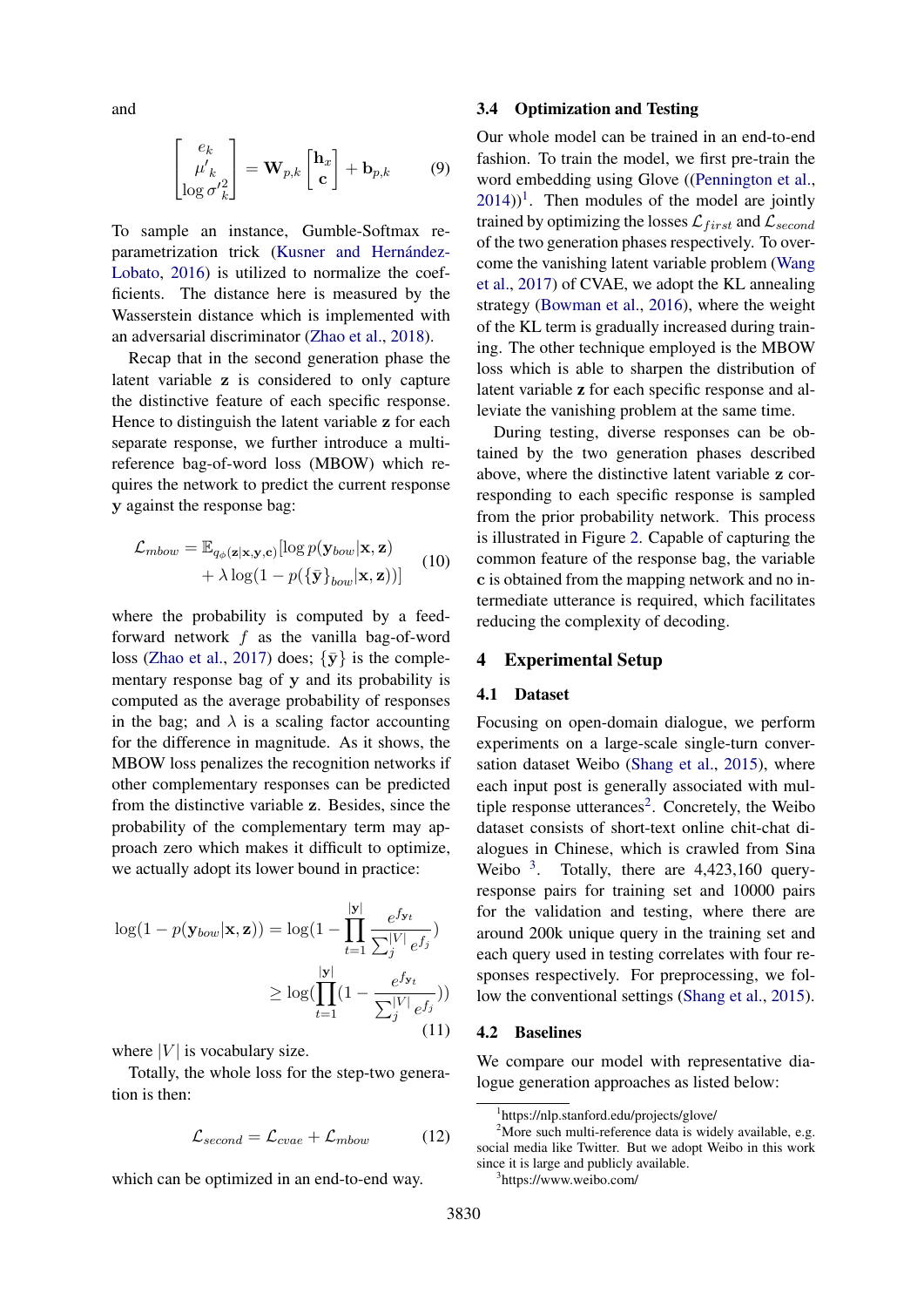<span id="page-5-0"></span>

| <b>Method</b>     | <b>Multi-BLEU</b> |               | <b>EMBEDDING</b> |       |       | <b>Intra-Dist</b> |        | <b>Inter-Dist</b> |        |
|-------------------|-------------------|---------------|------------------|-------|-------|-------------------|--------|-------------------|--------|
|                   | <b>BLEU-1</b>     | <b>BLEU-2</b> | G                | A     | E     | Dist-1            | Dist-2 | Dist-1            | Dist-2 |
| S2S               | 21.49             | 9.498         | 0.567            | 0.677 | 0.415 | 0.311             | 0.447  | 0.027             | 0.127  |
| $S2S+DR$          | 20.20             | 9.445         | 0.561            | 0.682 | 0.422 | 0.324             | 0.457  | 0.028             | 0.130  |
| <b>MMS</b>        | 21.40             | 9.398         | 0.569            | 0.691 | 0.427 | 0.561             | 0.697  | 0.033             | 0.158  |
| <b>CVAE</b>       | 22.71             | 8.923         | 0.601            | 0.730 | 0.452 | 0.628             | 0.801  | 0.035             | 0.179  |
| <b>CVAE+BOW</b>   | 23.12             | 8.420         | 0.605            | 0.741 | 0.456 | 0.687             | 0.873  | 0.038             | 0.194  |
| <b>WAE</b>        | 24.02             | 9.281         | 0.611            | 0.754 | 0.460 | 0.734             | 0.885  | 0.044             | 0.196  |
| <b>Ours-First</b> | 23.68             | 9.240         | 0.619            | 0.762 | 0.471 | 0.725             | 0.891  | 0.045             | 0.199  |
| <b>Ours-Disc</b>  | 24.22             | 9.101         | 0.617            | 0.754 | 0.465 | 0.670             | 0.863  | 0.036             | 0.184  |
| <b>Ours-MBOW</b>  | 23.88             | 9.582         | 0.622            | 0.778 | 0.477 | 0.681             | 0.877  | 0.040             | 0.190  |
| <b>Ours</b>       | 24.04             | 9.362         | 0.625            | 0.771 | 0.480 | 0.699             | 0.876  | 0.042             | 0.190  |
| <b>Ours+GMP</b>   | 24.20             | 9.417         | 0.618            | 0.769 | 0.482 | 0.728             | 0.889  | 0.044             | 0.198  |

Table 1: Automatic evaluation results of different models where the best results are bold. The G, A and E of Embedding represent Greedy, Average, Extreme embedding-based metrics, repsectively.

<span id="page-5-1"></span>

| <b>Method</b> | Rela. | Divt. | Red. | <b>Overall</b> |
|---------------|-------|-------|------|----------------|
| Gold          | 3.90  | 4.22  | 3.79 | 3.97           |
| S2S           | 3.10  | 2.77  | 3.24 | 3.07           |
| <b>CVAE</b>   | 2.98  | 3.12  | 3.10 | 3.07           |
| Ours          | 3.22  | 3.19  | 3.23 | 3.21           |

Table 2: Human evaluation results of different models. Rela., Divt. and Red. represent *Relevance*, *Diversity* and *Readability*, respectively. The Kappa score among different human evaluators is 0.4412, which indicates moderate human agreements.

S2S: the vanilla sequence-to-sequence model with attention mechanism [\(Bahdanau et al.,](#page-8-9) [2014\)](#page-8-9) where standard beam search is applied in testing to generate multiple different responses.

S2S+DB: the vanilla sequence-to-sequence model with the modified diversity-promoting beam search method [\(Li et al.,](#page-8-10) [2016b\)](#page-8-10) where a fixed diversity rate 0.5 is used.

MMS: the modified multiple responding mechanisms enhanced dialogue model proposed by [Zhou et al.](#page-9-7) [\(2018a\)](#page-9-7) which introduces responding mechanism embeddings [\(Zhou et al.,](#page-9-6) [2017\)](#page-9-6) for diverse response generation.

CVAE: the vanilla CVAE model [\(Zhao et al.,](#page-9-8) [2017\)](#page-9-8) with and without BOW (bag-of-word) loss (CVAE+BOW and CVAE).

WAE: the conditional Wasserstein autoencoder model for dialogue generation [\(Gu et al.,](#page-8-4) [2018\)](#page-8-4) which models the distribution of data by training a GAN within the latent variable space.

Ours: we explore our model Ours and conduct

various ablation studies: the model with only the second stage generation (Ours-First), the model without the discriminator (**Ours-Disc**) and multireference BOW loss (Ours-MBOW), and the model with GMM prior networks (Ours+GMP).

#### 4.3 Evaluation Metrics

To comprehensively evaluate the quality of generated response utterances, we adopt both automatic and human evaluation metrics:

BLEU: In dialogue generation, BLEU is widely used in previous studies [\(Yao et al.,](#page-9-19) [2017;](#page-9-19) [Shang](#page-9-20) [et al.,](#page-9-20) [2018\)](#page-9-20). Since multiple valid responses exist in this paper, we adopt multi-reference BLEU where the evaluated utterance is compared to provided multiple references simultaneously.

Distinctness: To distinguish safe and commonplace responses, the distinctness score [\(Li et al.,](#page-8-1) [2016a\)](#page-8-1) is designed to measure word-level diversity by counting the ratio of distinctive [1,2]-grams. In our experiments, we adopt both Intra-Dist: the distinctness scores of multiple responses for a given query and Inter-Dist: the distinctness scores of generated responses of the whole testing set.

Embedding Similarity: Embedding-based metrics compute the cosine similarity between the sentence embedding of a ground-truth response and that of the generated one. There are various ways to obtain the sentence-level embedding from the constituent word embeddings. In our experiments, we apply three most commonly used strategies: Greedy matches each word of the reference with the most similar word in the evaluated sentence; Average uses the average of word embed-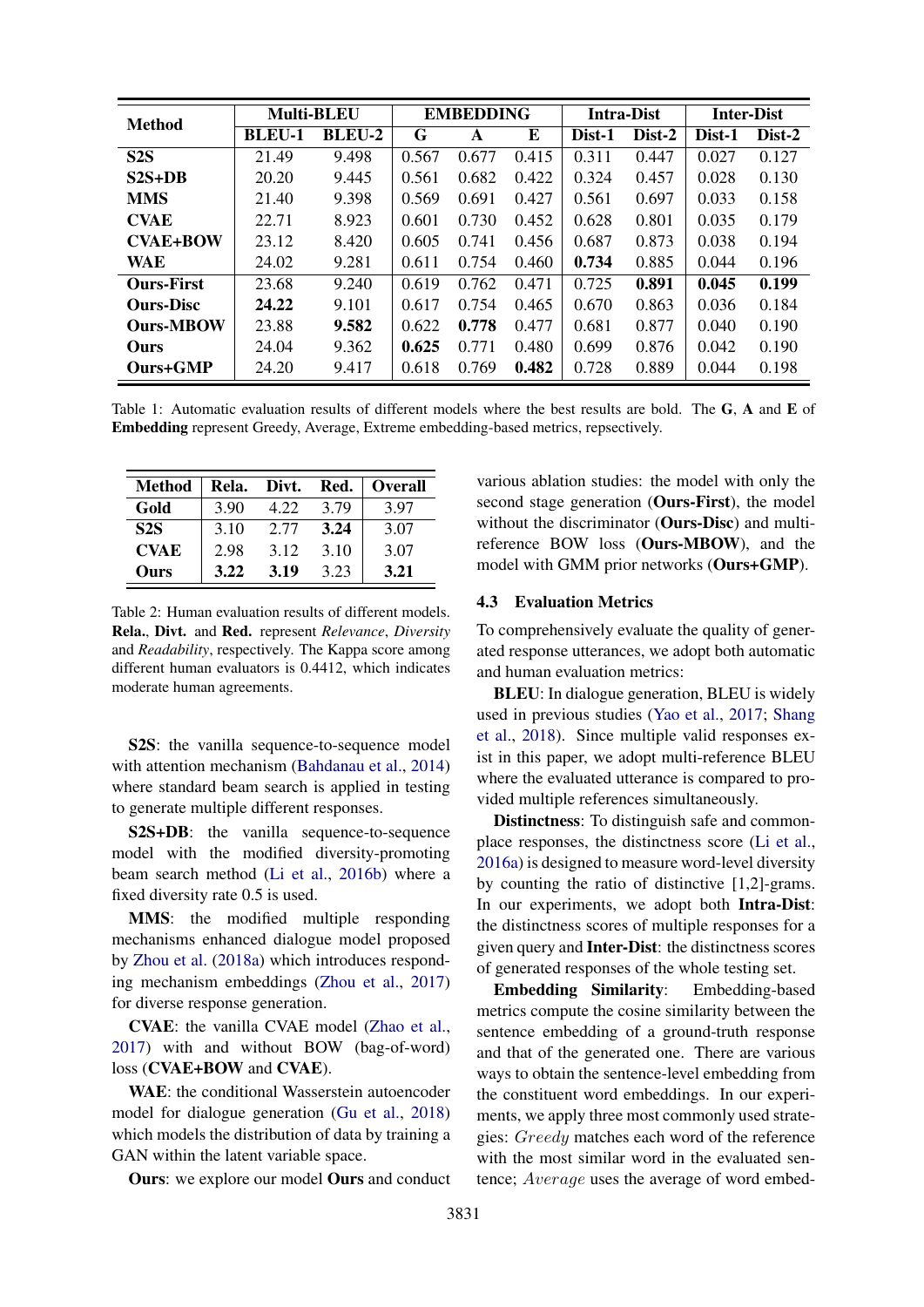<span id="page-6-1"></span>

| Input       | 火山喷发瞬间的一些壮观景象。                                          | 再过十分钟就进入win8时代, 我是系统升级控。                                          |
|-------------|---------------------------------------------------------|-------------------------------------------------------------------|
| Ouery       | These are some magnificent sights at the moment of the  | There remain ten minutes before we entering the era of win8. I am |
|             | volcanic eruption.                                      | a geek of system updating.                                        |
| Gold        | 大自然才是人类的最终boss。                                         | 问个白痴问题必须正版才能升级吧?                                                  |
|             | Nature is the final boss of human.                      | May I ask an idiot problem. Does the update require a license?    |
|             | 真帅,12月份的时候就能亲眼看到了,好开心啊。                                 | 不是给平板电脑用的系统吗?                                                     |
|             | So cool! I am so happy to see it by myself in December. | Isn't this system for PAD?                                        |
|             | 被惊艳震撼到了。                                                | 已经用了一个多月了, 不过还是不喜欢8                                               |
|             | I am deeply surprised and shocked.                      | I have used it for a month but I still don't like it 8            |
|             | 震撼了,小小人类仰视造物主的强大。                                       | 好久木用电脑了, 想念。                                                      |
|             | Shocked! The imperceptible humanity looks up to the     | Having not used the computer for a long time, I miss it.          |
|             | power of the creator.                                   |                                                                   |
| <b>CVAE</b> | 大半夜的不光是白天。                                              | 这是要用手机吗?                                                          |
|             | It's midnight, not only daytime.                        | Do you want to use the phone?                                     |
|             | 一天一天就能看到了。                                              | 我是升级了升级版了。                                                        |
|             | We can see it day after day.                            | I have updated to the upgrade.                                    |
|             | 天地之间的风景有如此之美。                                           | 我还以为是我的电脑。                                                        |
|             | How could there exist such amazing sights.              | I thought it was my computer.                                     |
|             | 火山喷发瞬间的萤火虫。                                             | 升级版的机器人。                                                          |
|             | The glowworm at the moment of volcanic eruption.        | The upgraded robot.                                               |
| Ours        | 好美,这是哪里呀?                                               | 这是什么软件啊, 求解。                                                      |
|             | So amazing! Where is this?                              | I am wondering what software it is.                               |
|             | 好壮观啊一定要保存下来。                                            | 我觉得微软的ui还不错。                                                      |
|             | It's so magnificent that it should be preserved.        | I think the ui of Microsoft is not bad.                           |
|             | 大白天的不能看到。                                               | 现在的产品已经不是新产品了。                                                    |
|             | It can't be seen during the day.                        | The current product is not the new.                               |
|             | 如果有机会亲眼所见过。                                             | 这个是什么应用啊。                                                         |
|             | If you have chance to see it yourself.                  | What application is this.                                         |
|             | 如此这般这般淼小。                                               | 我觉得这样的界面更像windows8。                                               |
|             | It is so so imperceptible.                              | I think interface like this looks more like windows8.             |

Table 3: Case study for the generated responses from the testing set of Weibo, where the Chinese utterances are translated into English for the sake of readability. For each input query, we show four responses generated by each method and an additional intermediate utterance (marked with underline) for our model.

dings; and Extreme takes the most extreme value among all words for each dimension of word embeddings in a sentence. Since multiple references exist, for each utterance to be evaluated, we compute its score with the most similar reference.

Human Evaluation with Case Analysis: As automatic evaluation metrics lose sight of the overall quality of a response [\(Tao et al.,](#page-9-21) [2018\)](#page-9-21), we also adopt human evaluation on 100 random samples to assess the generation quality with three independent aspects considered: *relevance* (whether the reply is relevant to the query), *diversity* (whether the reply narrates with diverse words) and *readability* (whether the utterance is grammatically formed). Each property is assessed with a score from 1 (worst) to 5 (best) by three annotators. The evaluation is conducted in a blind process with the utterance belonging unknown to the reviewers.

#### 4.4 Implementation Details

All models are trained with the following hyperparameters: both encoder and decoder are set to one layer with GRU [\(Cho et al.,](#page-8-0) [2014\)](#page-8-0) cells, where the hidden state size of GRU is 256; the utterance length is limited to 50; the vocabulary size is 50,000 and the word embedding dimension is 256; the word embeddings are shared by the encoder

and decoder; all trainable parameters are initialized from a uniform distribution [-0.08, 0.08]; we employ the Adam [\(Kingma and Ba,](#page-8-11) [2014\)](#page-8-11) for optimization with a mini-batch size 128 and initialized learning rate 0.001; the gradient clipping strategy is utilized to avoid gradient explosion, where the gradient clipping value is set to be 5. For the latent variable, we adopt dimensional size 256 and the component number of the mixture Gaussian for prior networks in WAE is set to 5. As to the discriminator, we set the initialized learning rate as 0.0002 and use 128 different kernels for each kernel size in  $\{2, 3, 4\}$ . The size of the response bag is limited to 10 where the instances inside are randomly sampled for each mini-batch. All the models are implemented with Pytorch 0.[4](#page-6-0).1<sup>4</sup>.

## 5 Results and Analysis

#### 5.1 Comparison against Baselines

Table [1](#page-5-0) shows our main experimental results, with baselines shown in the top and our models at the bottom. The results show that our model (Ours) outperforms competitive baselines on various evaluation metrics. The Seq2seq based models (S2S, S2S-DB and MMS) tend to generate

<span id="page-6-0"></span><sup>4</sup> https://pytorch.org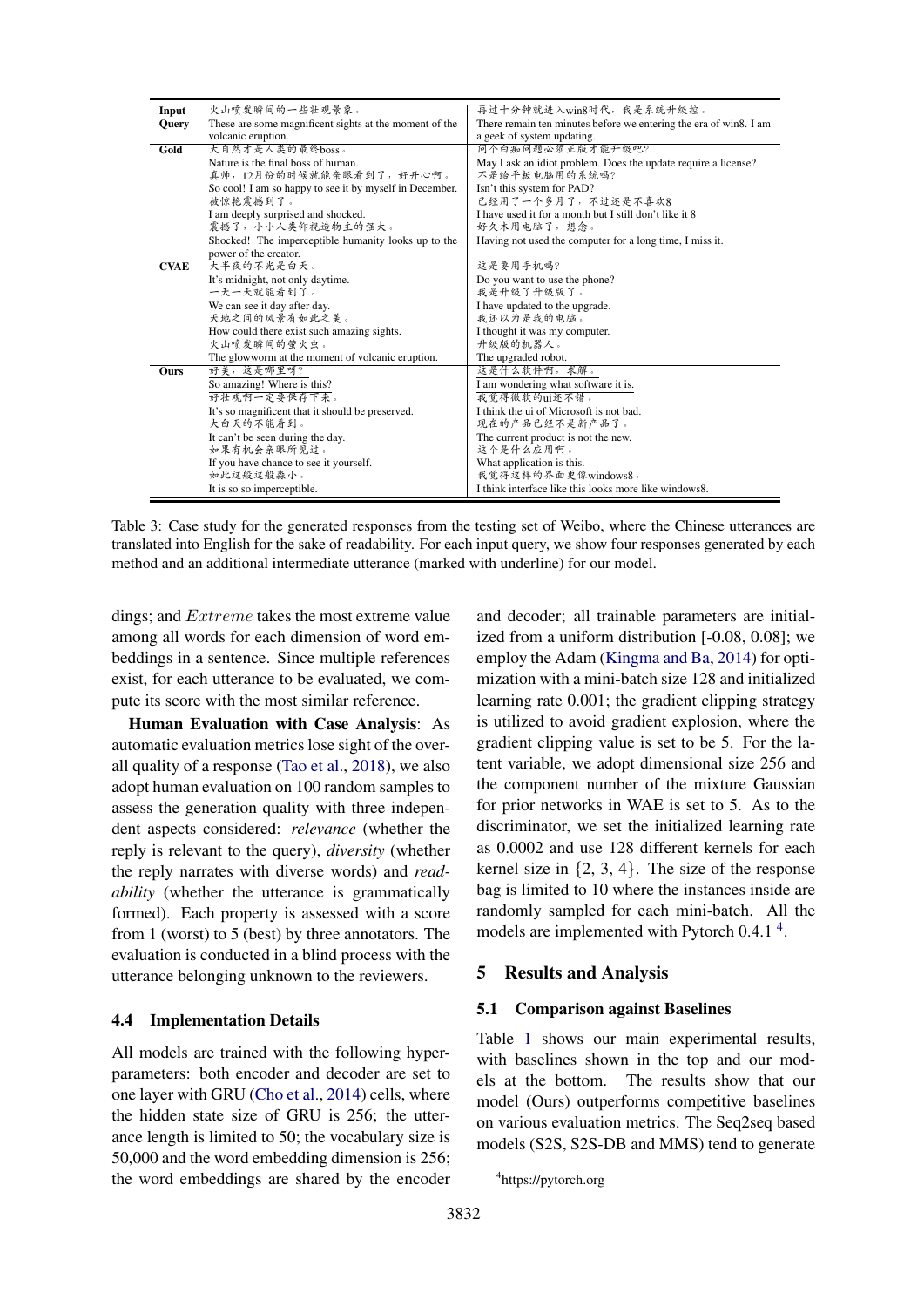fluent utterances and can share some overlapped words with the references, as the high BLEU-2 scores show. However, the distinctness scores illustrate that these models fail to generate multiple diverse responses in spite of the diversitypromoting objective and responding mechanisms used. We attribute this to that these models fail to consider multiple references for the same query, which may confuse the models and lead to a commonplace utterance. As to the CVAE and WAE models, with the latent variable to control the discourse-level diversity, diverse responses can be obtained. Compared against these previous methods, our model can achieve the best or second best performances on different automatic evaluation metrics where the improvements are most consistent on BLEU-1 and embedding-based metrics, which demonstrates the overall effectiveness of our proposed architecture.

In order to better study the quality of generated responses, we also report the human evaluation results in Table [2.](#page-5-1) As results show, although there remains a huge gap between existing methods and human performance (the Gold), our model gains promising promotions over previous methods on generating appropriate responses with diverse expressions. With both obvious superiority (readability for S2S and diversity for CVAE) and inferiority (diversity for S2S and relevance for CVAE), the baselines show limited overall performances, in contrast to which our method can output more diverse utterances while maintaining the relevance to the input query and achieve a high overall score.

#### 5.2 Ablation Study

To better understand the effectiveness of each component in our model, we further conduct the ablation studies with results shown at the bottom of Table [1.](#page-5-0) Above all, to validate the effectiveness of the common feature, we remove the first generation stage and get the Ours-First model. As the results of BLEU and embedding-based metrics show, the system can benefit from the common feature for better relevance to the query.

Moreover, pairwise comparisons Ours-Disc vs. Ours and Ours-MBOW vs. Ours validate the effects of the discriminator and modified multireference bag-of-word loss (MBOW). As results show, the discriminator facilitates extracting the common feature and yields more relevant responses to the input query afterward. The MBOW

<span id="page-7-0"></span>

Figure 4: The statistics of distances between the input query/intermediate utterance and gold references/generated responses, where the distance is measured by the cosine similarity of sentence embeddings.

loss, similar to the effects of BOW loss in the CVAE, can lead to a more unique latent variable for each response and improve the final distinctness scores of generated utterances. In the experiments, we also observed the KL vanishing problem when training our model and we overcame it with the KL weight annealing strategy and the MBOW loss described above.

#### 5.3 Case Study and Discussion

Table [3](#page-6-1) illustrates two examples of generated replies to the input query got from the testing set. Comparing the CVAE and Ours, we can find that although the CVAE model can generate diverse utterances, its responses tend to be irrelevant to the query and sometimes not grammatically formed, e.g. the words "glowworm" and "robot" in the sentences. In contrast, responses generated by our model show better quality, achieving both high relevance and diversity. This demonstrates the ability of the two-step generation architecture. For better insight into the procedure, we present the intermediately generated utterances which show that the feature extracted in the first stage can focus on some common and key aspects of the query and its possible responses, such as the "amazing" and "software". With the distinctive features sampled in the second generation phase, the model further revises the response and outputs multiple responses with diverse contents and expressions.

Recap that the common feature is expected to capture the correlations of different responses and serve as the base of a response bag from which different responses are further generated, as shown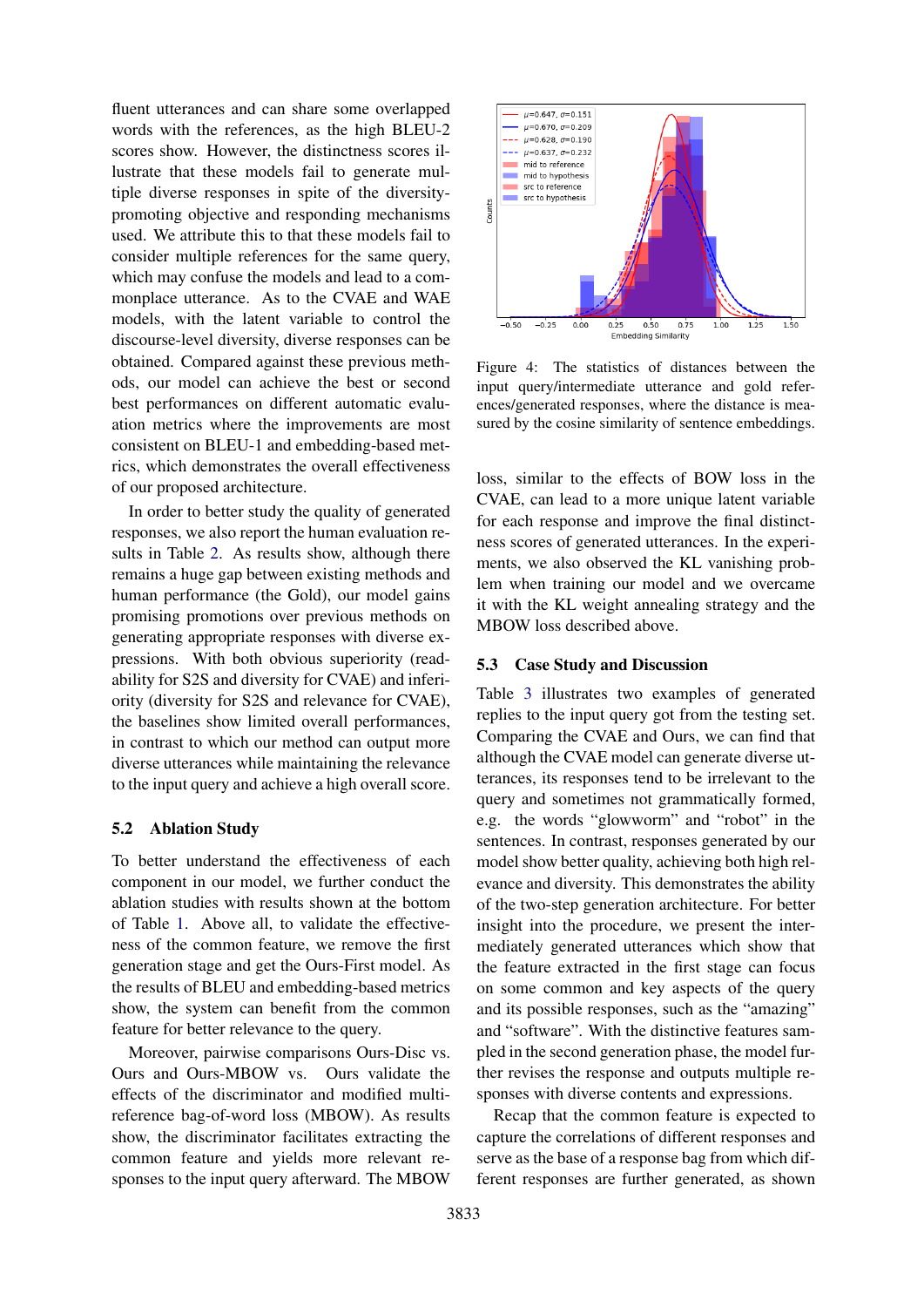in Figure [1.](#page-0-0) To investigate the actual performances achieved by our model, we compute the distance between the input query/intermediate utterance and gold references/generated responses and present the results in Figure [4.](#page-7-0) As shown, intermediate utterances obtained in the first generation phase tend to approximate multiple responses with similar distances at the same time. Comparing the generated responses and the references, we find that generated responses show both high relevant and irrelevant ratios, as the values near 0.00 and 1.00 show. This actually agrees well with our observation that the model may sometimes rely heavily on or ignore the prior common feature information. From a further comparison between the input query and the mid, we also observe that the intermediate utterance is more similar to final responses than the input query, which correlates well with our original intention shown in Figure [1.](#page-0-0)

### 6 Conclusion and future work

In this paper, we tackle the one-to-many queryresponse mapping problem in open-domain conversation and propose a novel two-step generation architecture with the correlation of multiple valid responses considered. Jointly viewing the multiple responses as a response bag, the model extracts the common and distinct features of different responses in two generation phases respectively to output multiple diverse responses. Experimental results illustrate the superior performance of the proposed model in generating diverse and appropriate responses compared to previous representative approaches. However, the modeling of the common and distinct features of responses in our method is currently implicit and coarse-grained. Directions of future work may be pursuing betterdefined features and easier training strategies.

### 7 Acknowledgments

We would like to thank the anonymous reviewers for their constructive comments. This work was supported by the National Key Research and Development Program of China (No. 2017YFC0804001), the National Science Foundation of China (NSFC No. 61672058; NSFC No. 61876196). Rui Yan was sponsored by CCF-Tencent Open Research Fund and Alibaba Innovative Research (AIR) Fund.

### References

- <span id="page-8-9"></span>Dzmitry Bahdanau, Kyunghyun Cho, and Yoshua Bengio. 2014. Neural machine translation by jointly learning to align and translate.  $arXiv$  preprint learning to align and translate. *arXiv:1409.0473*.
- <span id="page-8-2"></span>Samuel R Bowman, Luke Vilnis, Oriol Vinyals, Andrew Dai, Rafal Jozefowicz, and Samy Bengio. 2016. Generating sentences from a continuous space. In *Proceedings of The 20th SIGNLL Conference on Computational Natural Language Learning*, pages 10–21.
- <span id="page-8-3"></span>Kris Cao and Stephen Clark. 2017. Latent variable dialogue models and their diversity. In *Proceedings of the 15th Conference of the European Chapter of the Association for Computational Linguistics: Volume 2, Short Papers*, pages 182–187.
- <span id="page-8-0"></span>Kyunghyun Cho, Bart Van Merrienboer, Caglar Gul- ¨ cehre, Dzmitry Bahdanau, Fethi Bougares, Holger Schwenk, and Yoshua Bengio. 2014. Learning phrase representations using rnn encoder-decoder for statistical machine translation. *arXiv preprint arXiv:1406.1078*.
- <span id="page-8-5"></span>Jiachen Du, Wenjie Li, Yulan He, Ruifeng Xu, Lidong Bing, and Xuan Wang. 2018. Variational autoregressive decoder for neural response generation. In *Proceedings of the 2018 Conference on Empirical Methods in Natural Language Processing*, pages 3154–3163.
- <span id="page-8-7"></span>Ian Goodfellow, Jean Pouget-Abadie, Mehdi Mirza, Bing Xu, David Warde-Farley, Sherjil Ozair, Aaron Courville, and Yoshua Bengio. 2014. Generative adversarial nets. In *Advances in neural information processing systems*, pages 2672–2680.
- <span id="page-8-4"></span>Xiaodong Gu, Kyunghyun Cho, Jungwoo Ha, and Sunghun Kim. 2018. Dialogwae: Multimodal response generation with conditional wasserstein auto-encoder. *arXiv preprint arXiv:1805.12352*.
- <span id="page-8-6"></span>Zhiting Hu, Zichao Yang, Xiaodan Liang, Ruslan Salakhutdinov, and Eric P Xing. 2017. Toward controlled generation of text. *arXiv preprint arXiv:1703.00955*.
- <span id="page-8-11"></span>Diederik P Kingma and Jimmy Ba. 2014. Adam: A method for stochastic optimization. *arXiv preprint arXiv:1412.6980*.
- <span id="page-8-8"></span>Matt J Kusner and José Miguel Hernández-Lobato. 2016. Gans for sequences of discrete elements with the gumbel-softmax distribution. *arXiv preprint arXiv:1611.04051*.
- <span id="page-8-1"></span>Jiwei Li, Michel Galley, Chris Brockett, Jianfeng Gao, and Bill Dolan. 2016a. A diversity-promoting objective function for neural conversation models. In *Proceedings of NAACL-HLT*, pages 110–119.
- <span id="page-8-10"></span>Jiwei Li, Will Monroe, and Dan Jurafsky. 2016b. A simple, fast diverse decoding algorithm for neural generation. *arXiv preprint arXiv:1611.08562*.